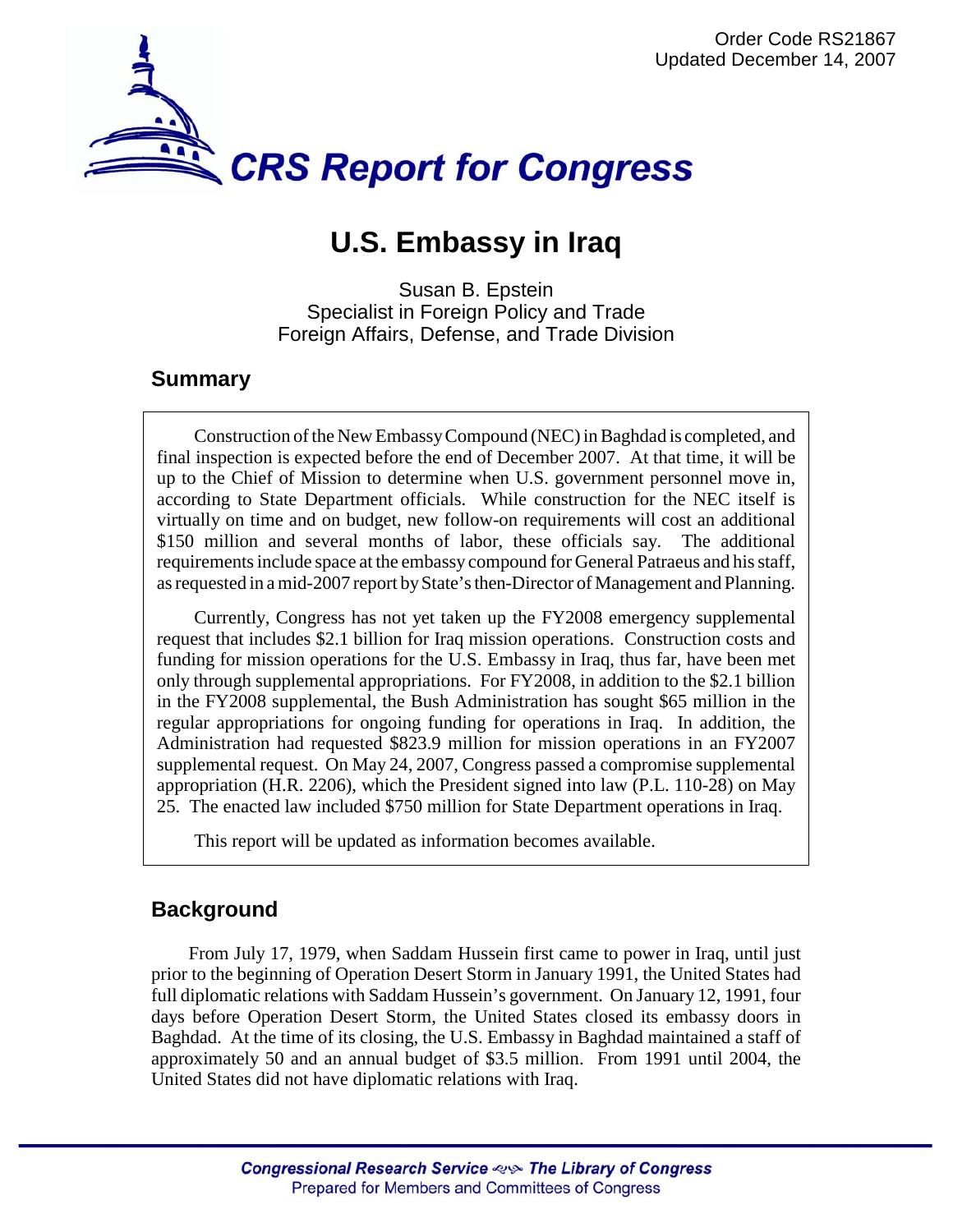With Saddam Hussein removed from power and the United States and its partners militarily occupying the country, the Bush Administration handed over government selfrule to the Iraqis on June 28, 2004. Part of the transition toward self-rule for Iraq is also a transition for the United States from being a military occupier to reestablishing normal diplomatic ties with an independent Iraq.

### **Organizational Structure**

The U.S. Ambassador to Iraq (currently Ambassador Ryan Crocker) has full authority for the American presence in Iraq with two exceptions: 1 — military and security matters which are under the authority of General Patraeus, the U.S. Commander of the Multinational Force-Iraq (MNF-I), and  $2$  — staff working for international organizations. In areas where diplomacy, military, and/or security activities overlap, the Ambassador and the U.S. Commander cooperate to provide co-equal authority regarding what is best for America and its interests in Iraq.

The U.S. Embassy in Baghdad is among the largest American embassies in both staff size and budget. According to the State Department, the U.S. Mission in Baghdad is staffed with about 1,000 Americans representing various U.S. government agencies and between 200 and 300 direct hires and locally engaged staff (LES, formerly referred to as foreign service nationals, or FSN). As Secretary Rice stated in a January 11, 2007, House Foreign Affairs hearing, "I think it's perfectly logical that we will want to have a large diplomatic presence, a large aid presence, a large presence to engage the Iraqi people in one of the most important countries in one of the world's most important regions, and that's the reason for the large embassy there."

Americans representing about 12 government agencies are providing the face of America in the embassy and regional offices in Iraq. The agencies include the Departments of State (DOS), Defense (DOD), Agriculture (USDA), Commerce (DoC), Homeland Security (DHS), Health and Human Services (HHS), Justice (DoJ), Labor (DoL), Transportation (DoT), Treasury, and the Agency for International Development (USAID). Agencies that did not recommend staff for an Iraq presence include Departments of Energy, the Interior, and Veterans Affairs, as well as NASA, Peace Corps, Secret Service, and Social Security.

The United States has a number of experts from the various agencies on the ground in Iraq working as teams (Provincial Reconstruction Teams — PRTs) to determine such needs as security, skills, expenditures, contracting and logistics, communications/ information technology, and real estate. The State Department has established 10 Embedded PRTs (EPRTs, embedded with U.S. military combat brigades) and are expected eventually to have a total of 15. Additionally, the United States has consultants from the agencies working on an ongoing basis with the various Iraqi ministries such as the Iraqi Health Ministry, Education Ministry, Foreign Ministry, and Ministry of Oil to help Iraq gain a strong foothold on democracy and administrative skills.

In addition to the current level of U.S. personnel in Iraq, the Bush Administration announced its intention to establish a Civilian Reserve Corps (CRC) of skilled civilians to send overseas. According to Secretary Rice's testimony before the House Foreign Affairs Committee on February 7, 2007, the President's plan includes sending a "surge" of another 350 civilians to Iraq. Secretary Rice went on to say that DOD has agreed to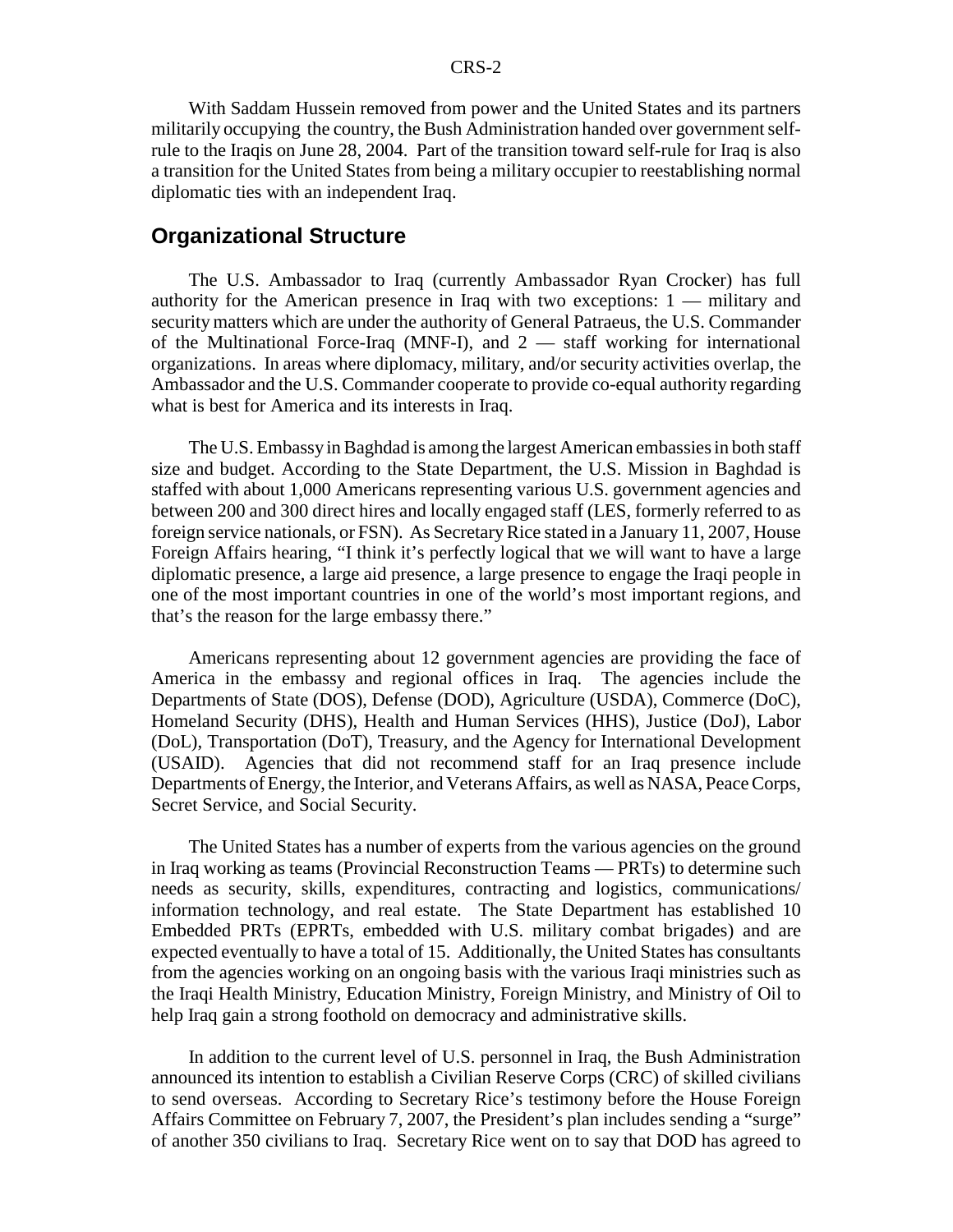fill many of those positions with military Reservists until the State Department can recruit civilians for the long-term Civilian Response [Reserve] Corps. Congress provided \$50 million within the FY2007 supplemental appropriation (H.R. 2206/P.L. 110-28), contingent upon specific authorization, for CRC. Legislation to provide authorization (H.R. 1084/S. 613) was introduced, but not yet passed.

### **Location, Security, and the Role of U.S. Diplomatic Posts in Iraq**

The State Department has been using three sites for embassy-related needs. The sites are the Chancery, formerly a Baathist residence which was later occupied by the U.S. Army; the Annex (the Republican Palace) previously used by the Coalition Provisional Authority (CPA); and the Ambassador's residence, once occupied by Ambassadors Bremer, Negoponte, and Khalilzad. The U.S. government is not paying Iraq for the use of property and buildings, according to the State Department. The Iraqi government has reportedly requested that these facilities be returned to it, with improvements, which State Department officials say will happen when the New Embassy Compound (NEC) is completed in 2007. On October 31, 2004, the United States and Iraqi Ministry of Foreign Affairs signed an agreement on diplomatic and consular property. Among other things, this agreement transferred to the United States title to a site for the new American Embassy compound and future consulate sites in Basra and Mosul. State's Overseas Buildings Operations (OBO) identified a 104-acre site for a NEC on a site adjacent to the Tigris River in the Green Zone. OBO reports that construction of the NEC is at the final inspection stage and is expected to be certified by the end of December, 2007. Once it is certified, it will be up to Ambassador Crocker to determine when State Department personnel can move in.

First Kuwaiti General Trading and Contracting Company (a Kuwaiti company with ties to Kellogg, Brown, and Root [KBR] in some Defense Department activities) was selected through a competitive bidding process to build the U.S. Embassy in Baghdad, according to State Department officials. Current controversy surrounding construction of the embassy involves news accounts of First Kuwaiti's construction defects, using improper labor practices, and possibly trafficking in people to build the embassy. According to a State Department official, an Inspector General report determined that reports of improper labor practices by First Kuwaiti are unfounded.<sup>1</sup>

Overseas Building Operations officials claim that construction of the NEC was on time and on budget, according to the original plan. What has caused delays and increased cost, they say, is follow-on requirements that surfaced in a mid-2007 report by State's then Director of Management and Planning, Patrick Kennedy. Included in the follow-ons is space to locate General Patraeus and an estimated 221 military staff, as well as IT personnel, and additional dining facilities. Having a General's headquarters and military staff located within an embassy compound is unprecedented in the post World War II era, according to State Department officials. These new requirements are expected to cost \$150 million above the original \$592 million for the NEC. Officials at State say that \$75 million of the projected \$150 million will come from the FY2007 Supplemental and another \$75 million is requested in the FY2008 supplemental.

<sup>&</sup>lt;sup>1</sup> Telephone conversation with a State Department official in the Office of Acquisition Management, July 12, 2007.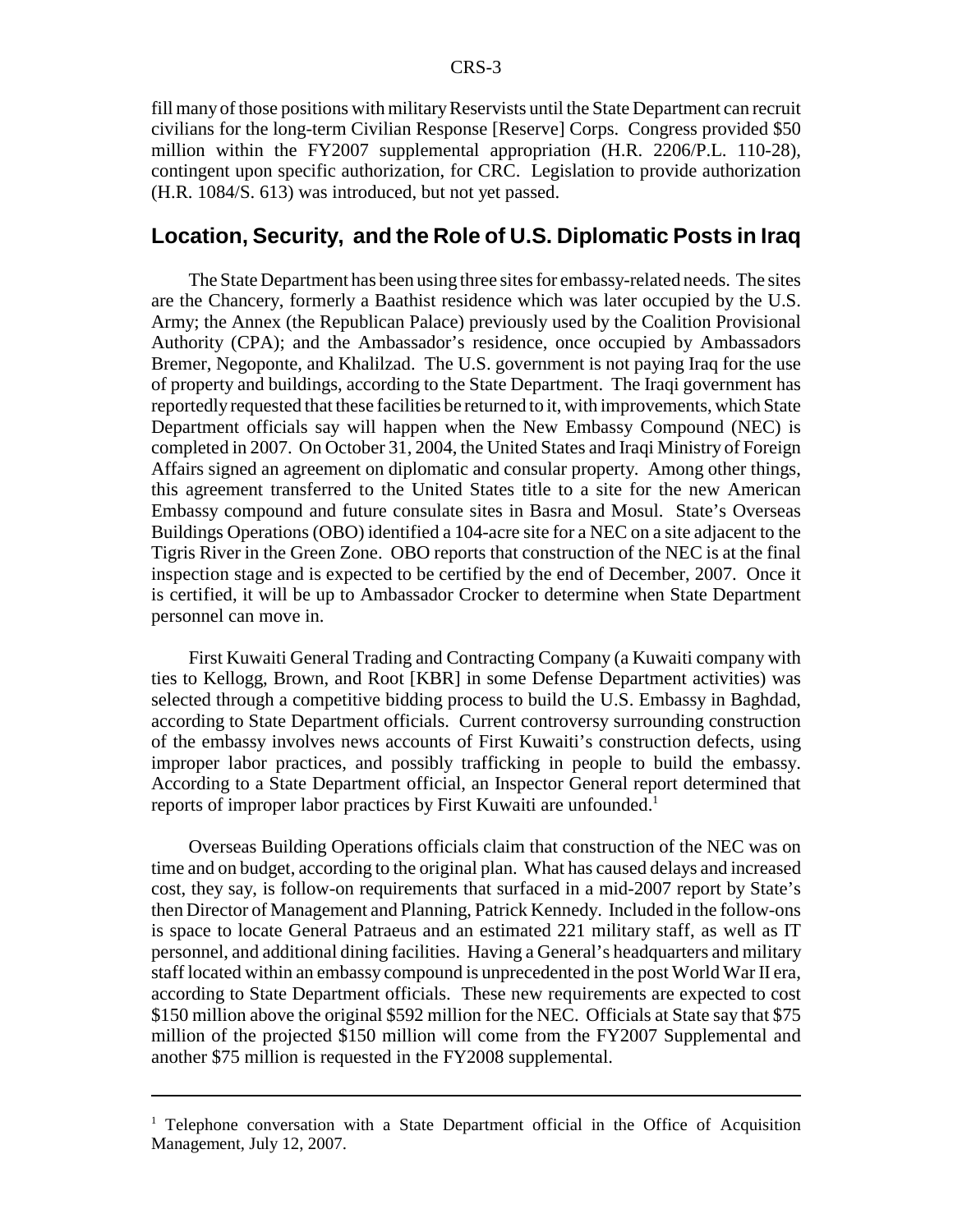#### CRS-4

Regional teams are located in Mosul, Kirkuk, Basrah, and Hillah; each consists of limited staff representing DOS, as well as other agencies and contractors in designated locations. Altogether, about 46 people are spread among the regional offices. Each regional team's mission is primarily advising and coordinating with local officials and interacting with citizens to better understand the attitudes of the Iraqi people toward America. Both in Baghdad and in the regional offices, American Foreign Service Officers are conducting public diplomacy — promoting American values and policies in Iraq.

Beyond the official consulate posts in Iraq, the Department of State has Foreign Service Officers embedded in major U.S. military commands located outside of Baghdad. DOS and DOD civilian employees also are at these locations. The State Department reportedly plans to have a total of 50 personnel in the Iraq provinces, including diplomatic security personnel.

Security is key to establishing diplomatic relations. The current facilities used by DOS in Baghdad have been subject to attacks, some of which have injured and killed Americans. According to the Department of State, Diplomatic Security (DS) is responsible for embassy security. Overall security in the country, however, continues to be the responsibility of the commander of the multinational forces; DOD and contractors play a major role in attaining a secure atmosphere. Regarding funding of security activities, the Administration has determined that security for the embassy will come from a combination of DOD's budget, as well as State's Diplomatic Security funds.

## **Funding**

For embassy construction: As recently as September 2007, Department of State officials continued to say that the funding is sufficient and the NEC is on track to being completed before the end of  $2007$ .<sup>2</sup> State Department documents indicate that the cost could increase by as much as \$150 million and completion could be many months behind schedule.<sup>3</sup> Earlier, Congress had authorized \$20 million (P.L. 108-287) for housing and other expenses incurred prior to construction of the new compound in Baghdad and \$592 million (P.L. 109-13) for construction of the NEC on the 104-acre site. An additional \$150 million is expected for new requirements added in mid-FY2007. These funds are to come from the FY2007 and FY2008 emergency supplemental appropriations, according to the Department.

For U.S. operations in Iraq: The FY2008 budget request includes \$65 million for regular funding for operations in Iraq. In addition, the Bush Administration requested \$823.9 million in its FY2007 supplemental request for operations in Iraq and in the FY2008 emergency request the Administration is seeking an additional \$1.9 billion for operations in Iraq. If Congress were to approve all three requests, it would provide a total of about \$2.8 billion for U.S. State Department operations in Iraq within a year.

Congress passed its FY2007 supplemental appropriation (H.R. 2206) with \$750 million for State Department operations in Iraq, \$73.9 million less than requested. The

 $2^2$  Telephone conversation with a government official at Department of State's Overseas Building Operations Bureau, December 12, 2007.

<sup>&</sup>lt;sup>3</sup> State Department meeting on the NEC in Iraq, November 30, 2007.